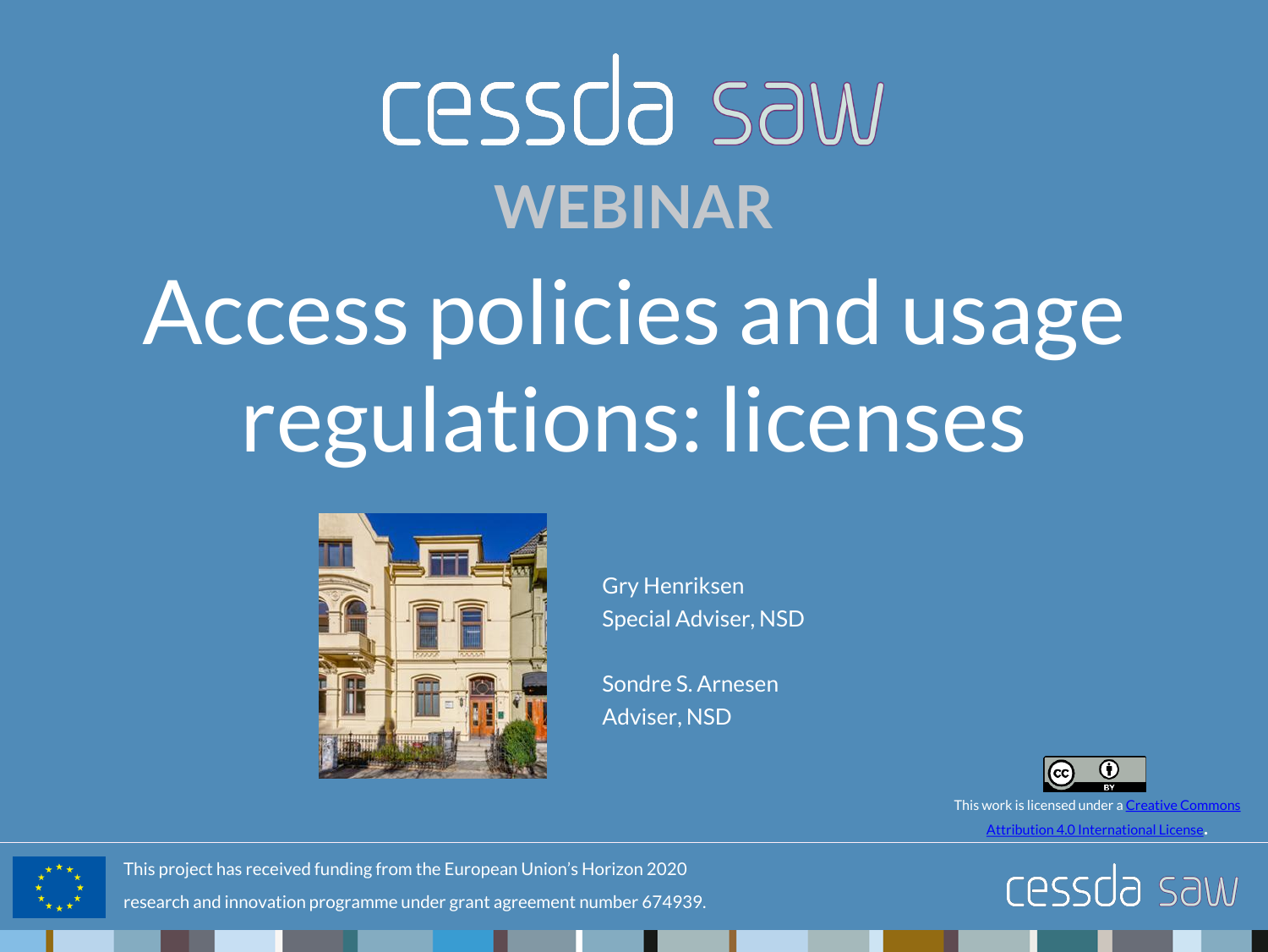#### Topics

Who benefits? Challenges What is a license? Licensing agreement Creative Commons

COCCCID CAMI



This project has received funding from the European Union's Horizon 2020

This project has received funding from the European Union's Horizon 2020 research and innovation programme under grant agreement number 674939.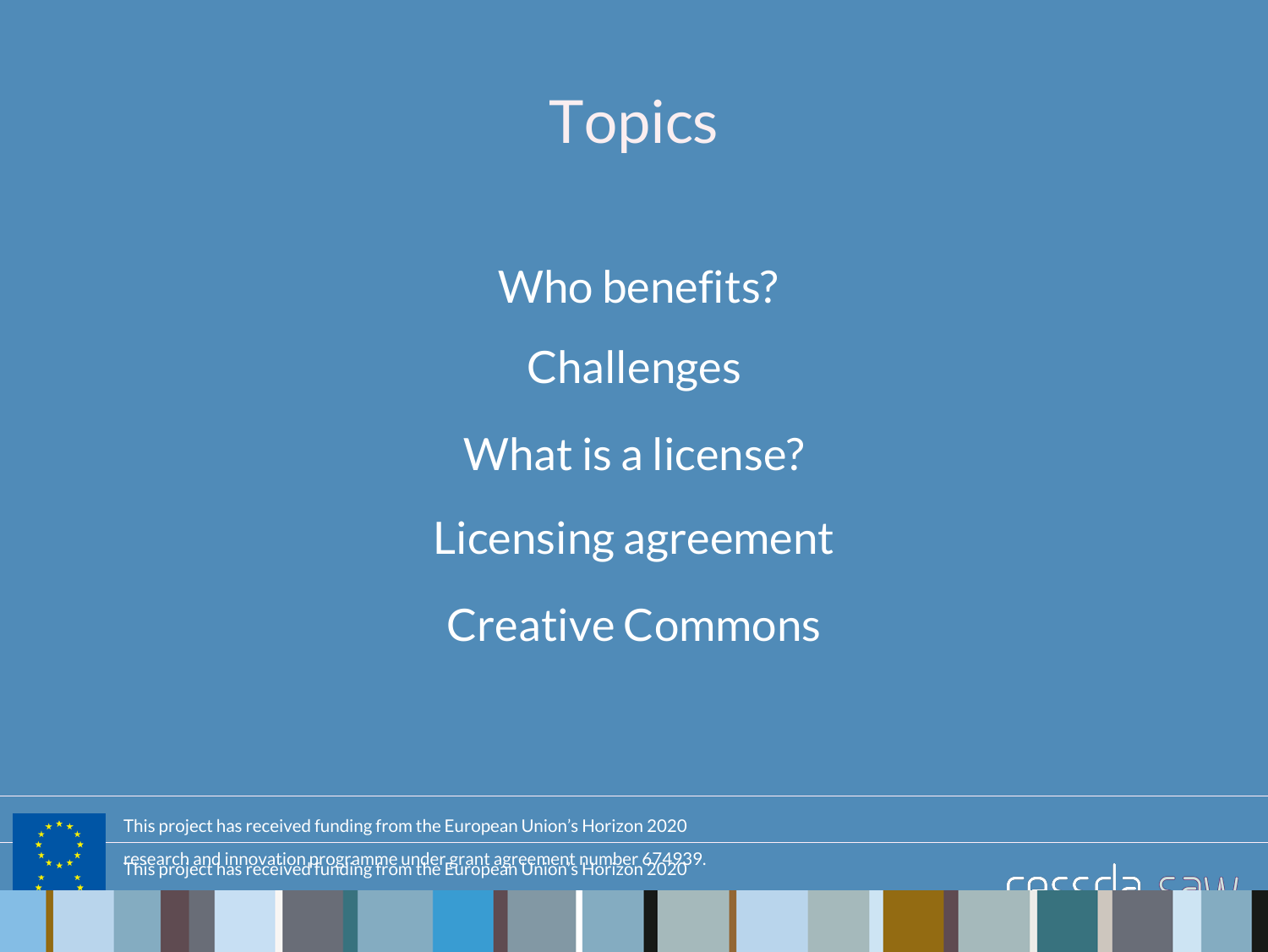Who benefits from sharing research data?

The public

The research sponsor/funder

The research community

The researcher



This project has received funding from the European Union's Horizon 2020

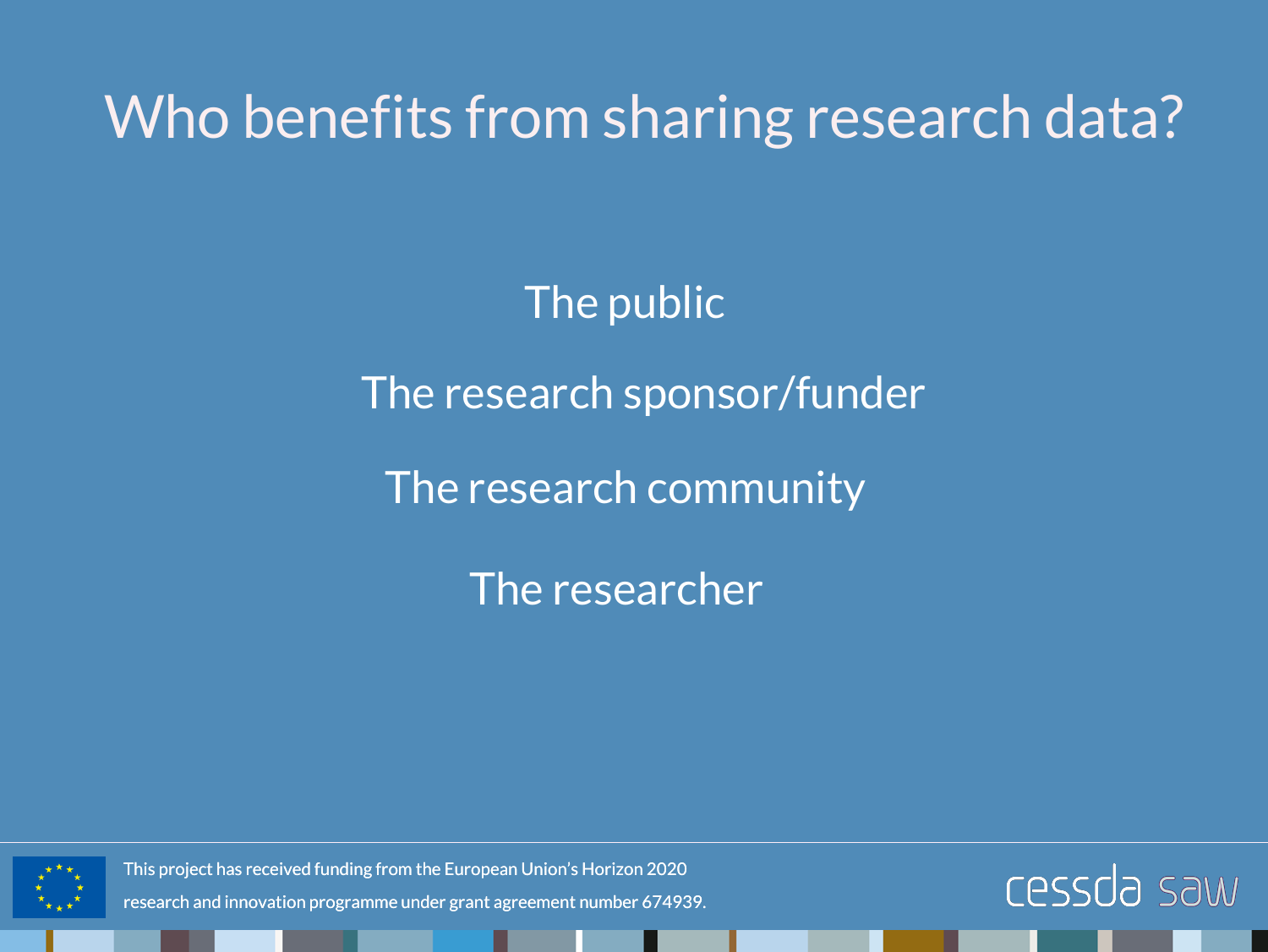### Challenges of preserving and sharing research data

Infrastructure

Lack of incentives

IPR/Ownership



This project has received funding from the European Union's Horizon 2020

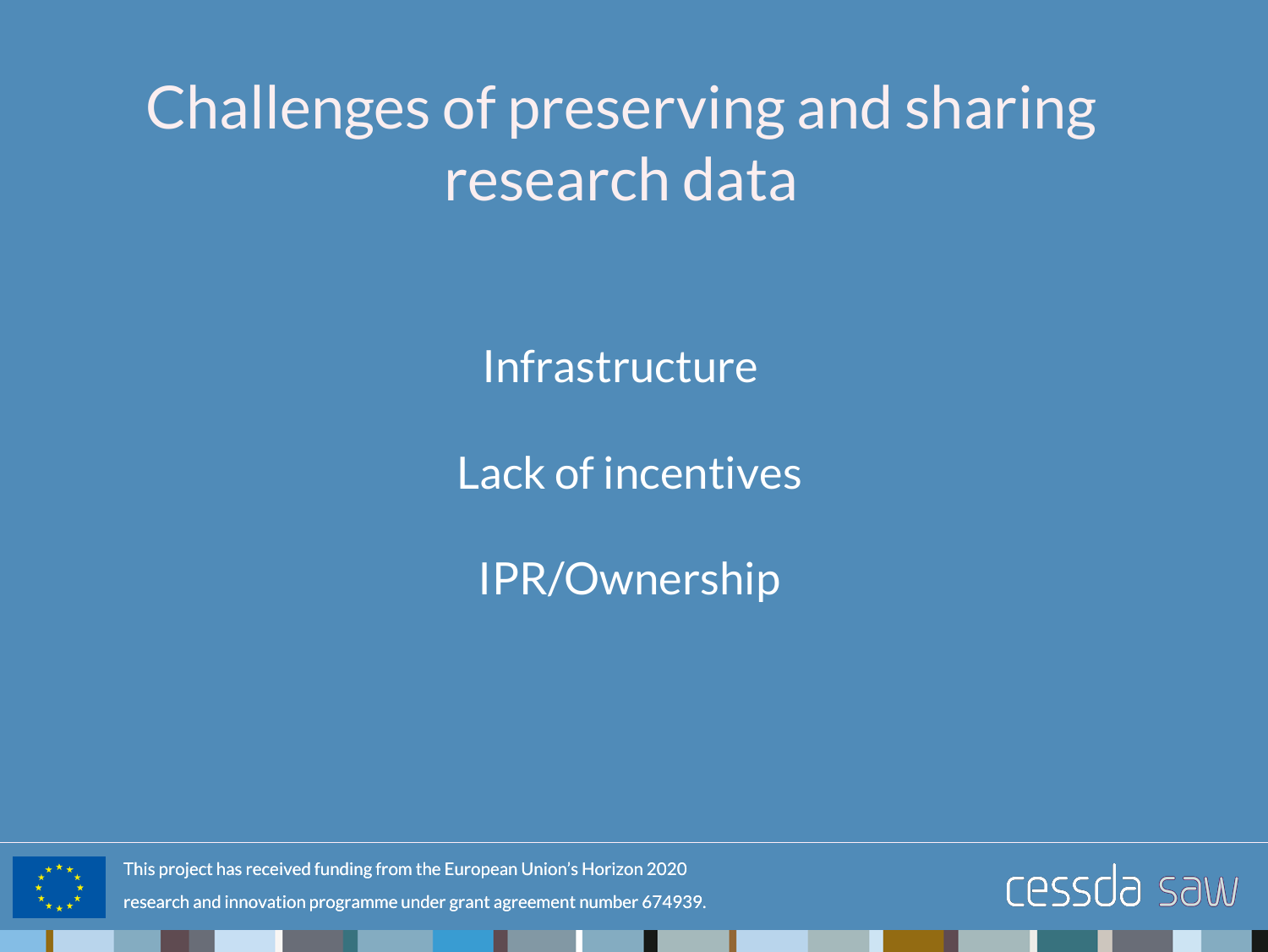#### What is a license?

A legal document that lets the copyright holder allow other people to use the copyrighted work and do things that would otherwise be an infringement of copyright.

Licensing can be done by the rights holder and can specify various conditions for the use of the copyrighted work. Usually, the rights holder retains all the rights, unless the license explicitly states otherwise.

This project has received funding from the European Union's Horizon 2020 research and innovation programme under grant agreement number 674939.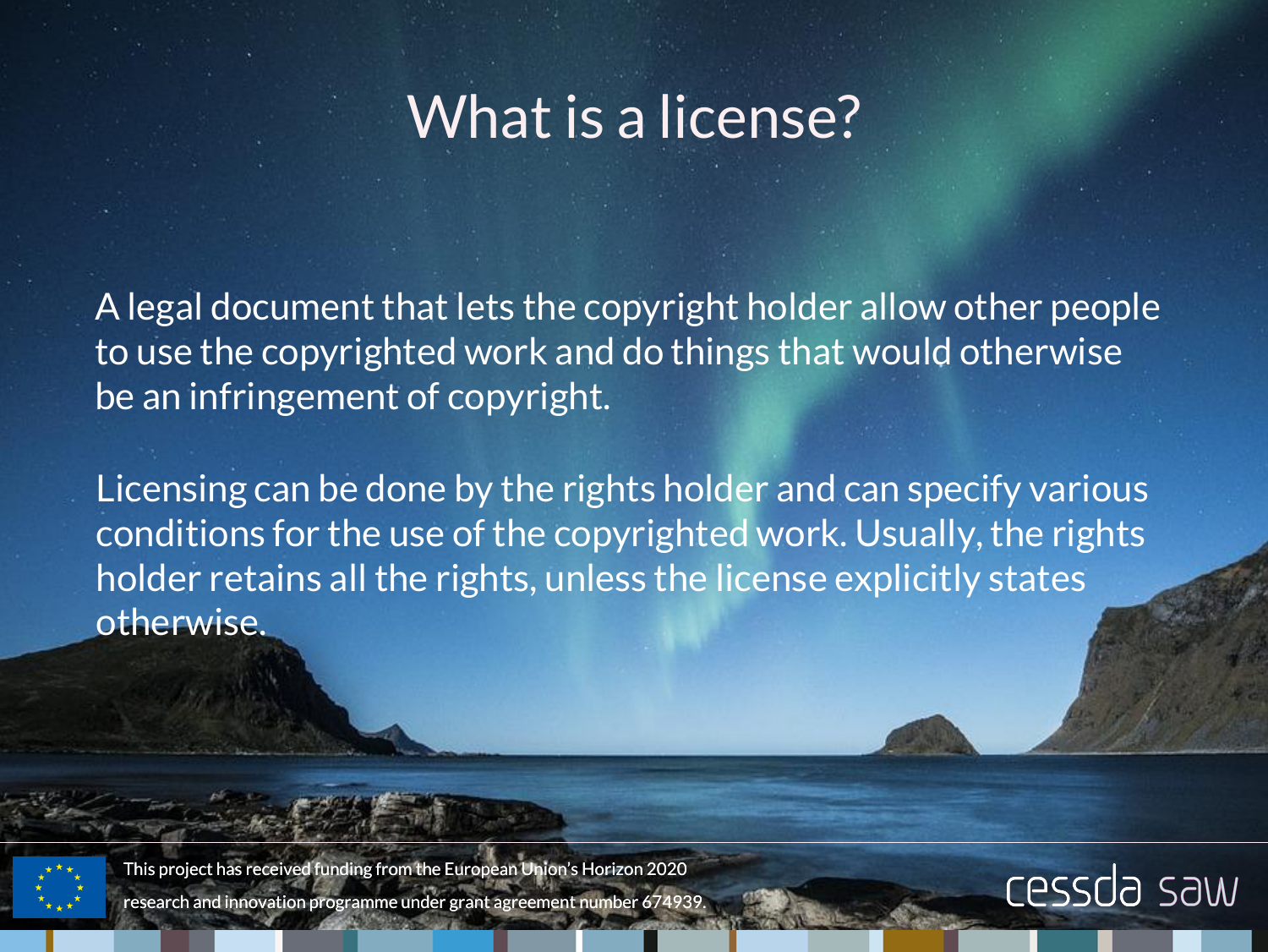#### **CESSDA Archives licenses**



#### **Licensing agreement End user licence**



This project has received funding from the European Union's Horizon 2020

research and innovation programme under grant agreement number 674939.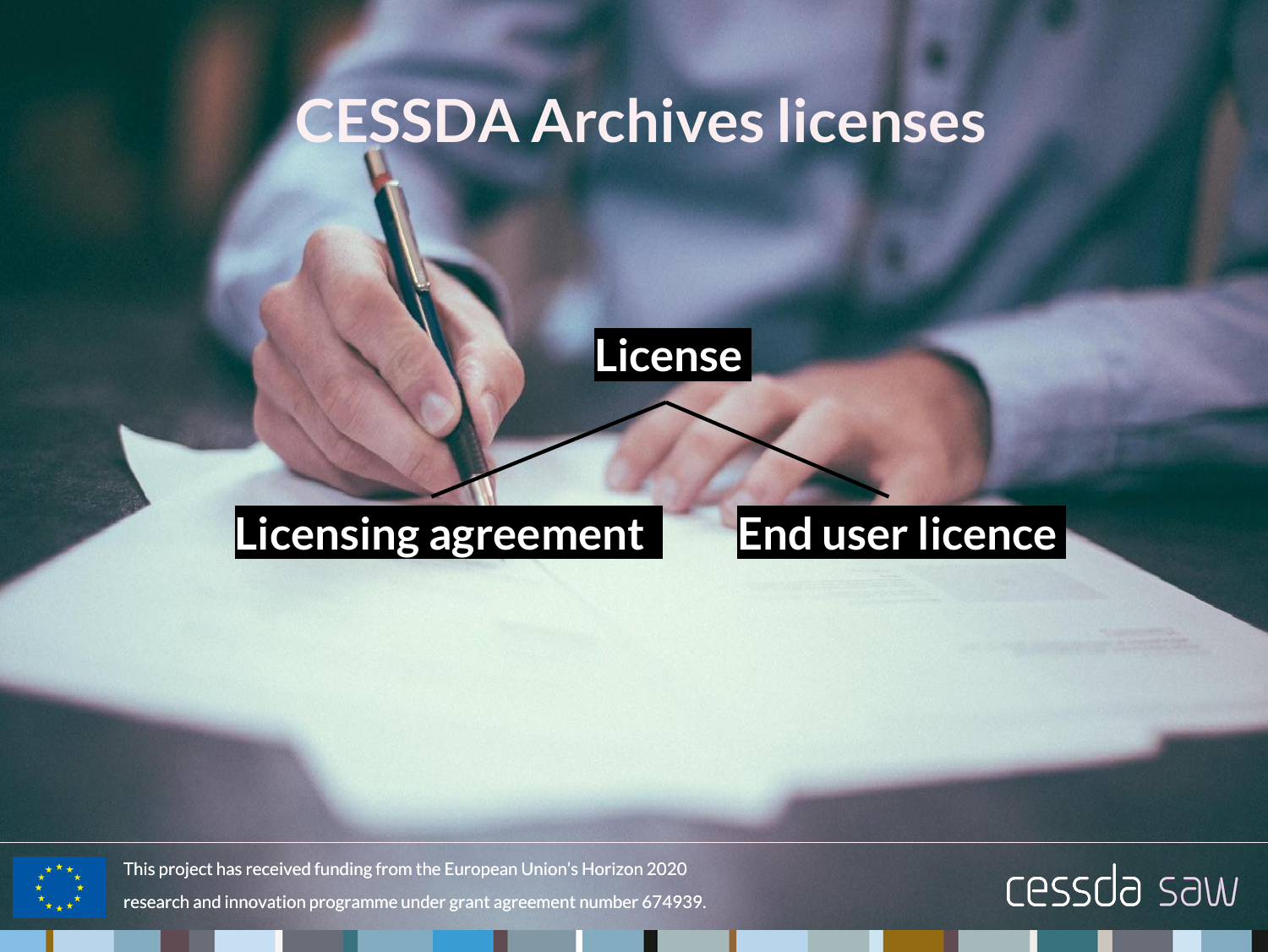A licensing agreement should cover:

Ownership/IPR

Legal issues

The rights and responsibilities of the archive and the depositor

Access conditions

Source: http://training.dasish.eu/training/1/3/8.html#refcessda3



This project has received funding from the European Union's Horizon 2020

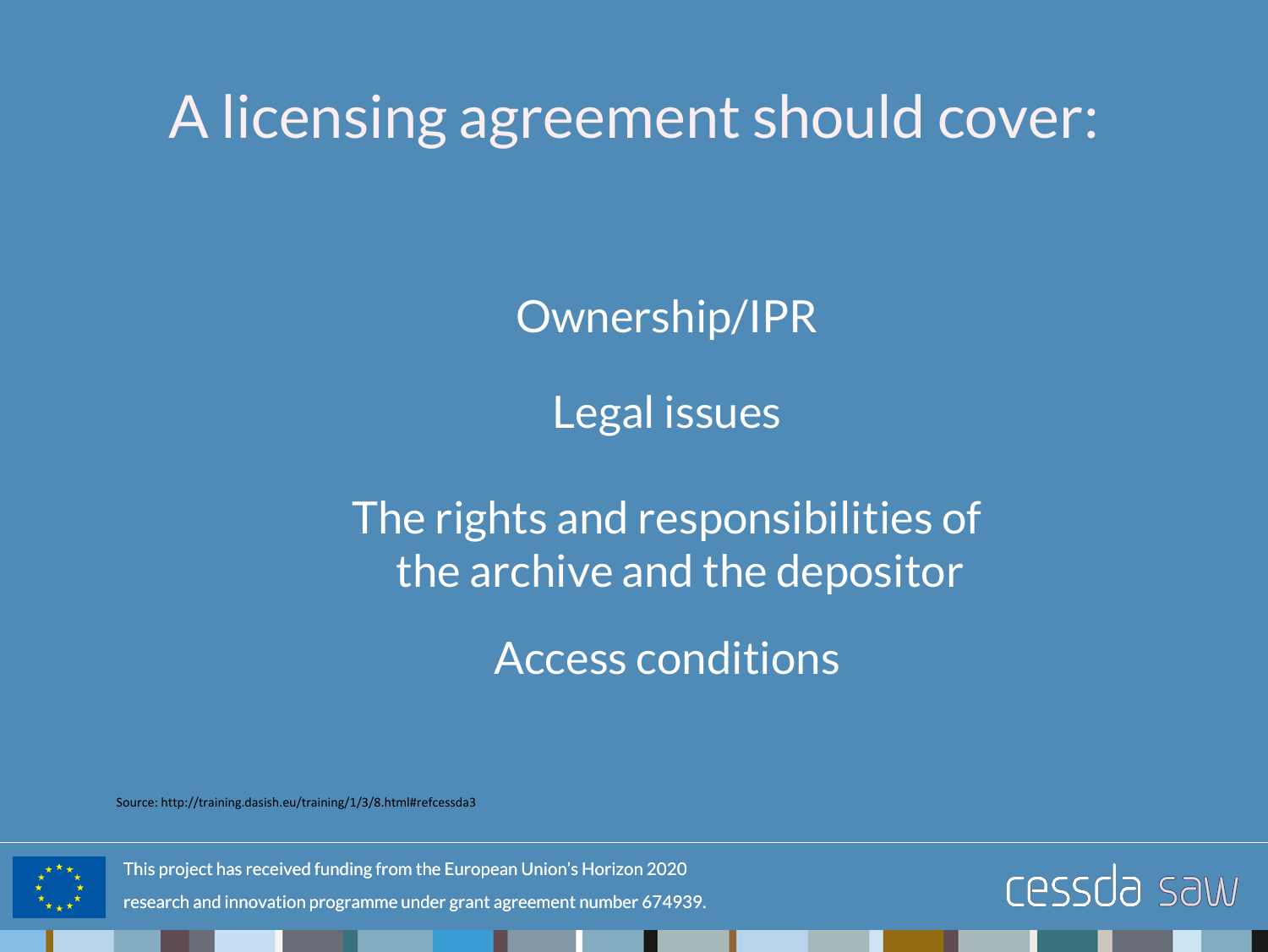#### The End User License should cover:

Access conditions

Acknowledgements

Special conditions

Source: http://training.dasish.eu/training/1/3/8.html#refcessda3



This project has received funding from the European Union's Horizon 2020

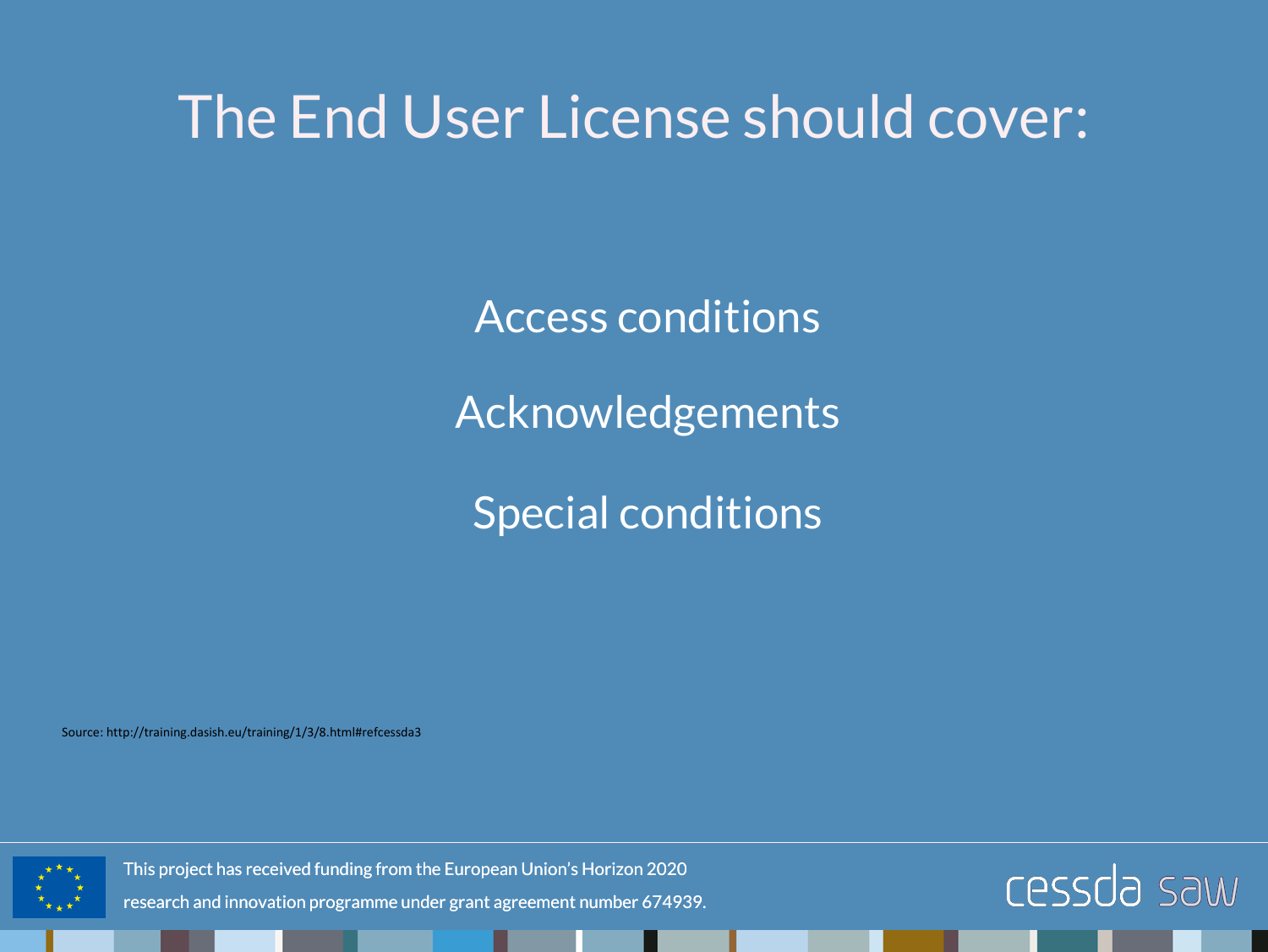#### Creative Commons

- •nonprofit organization
- enables sharing through free legal tools
- easy-to-use copyright licenses
- "some rights reserved"



This project has received funding from the European Union's Horizon 2020

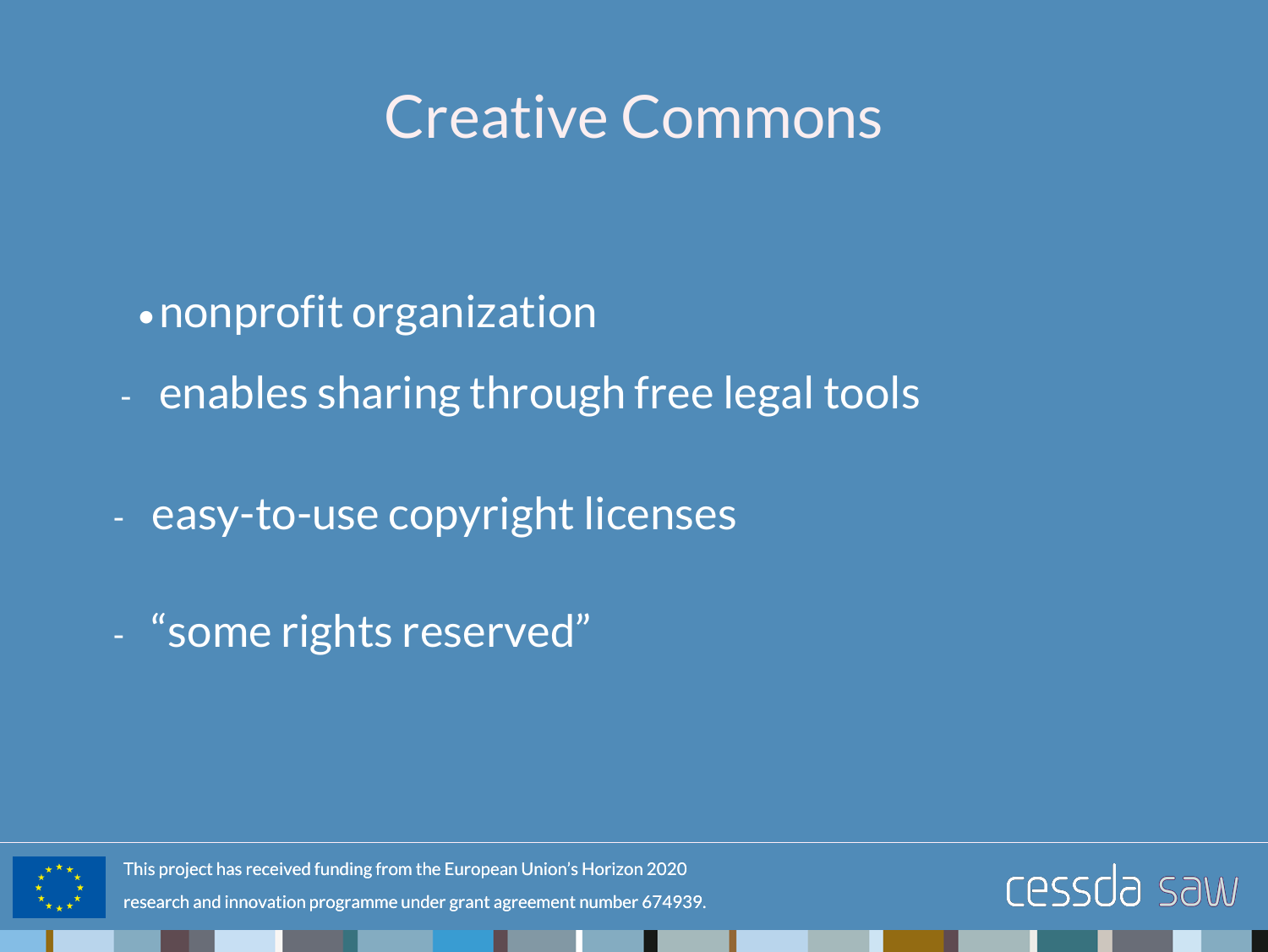#### Creative Commons Licenses













This license lets others distribute, remix, tweak, and build upon your work, even commercially, as long as they credit you for the original creation. This is the most accommodating of licenses offered. Recommended for maximum dissemination and use of licensed materials.

This license lets others remix, tweak, and build upon your work even for commercial purposes, as long as they credit you and license their new creations under the identical terms. This license is often compared to "copyleft" free and open source software licenses. All new works based on yours will carry the same license, so any derivatives will also allow commercial use.

This license allows for redistribution, commercial and noncommercial, as long as it is passed along unchanged and in whole, with credit to you.

This license lets others remix, tweak, and build upon your work non-commercially, and although their new works must also acknowledge you and be non-commercial, they don't have to license their derivative works on the same terms.

This license lets others remix, tweak, and build upon your work non-commercially, as long as they credit you and license their new creations under the identical terms.

This license is the most restrictive of our six main licenses, only allowing others to download your works and share them with others as long as they credit you, but they can't change them in any way or use them commercially.



This project has received funding from the European Union's Horizon 2020

research and innovation programme under grant agreement number 674939.

#### **Cessda** saw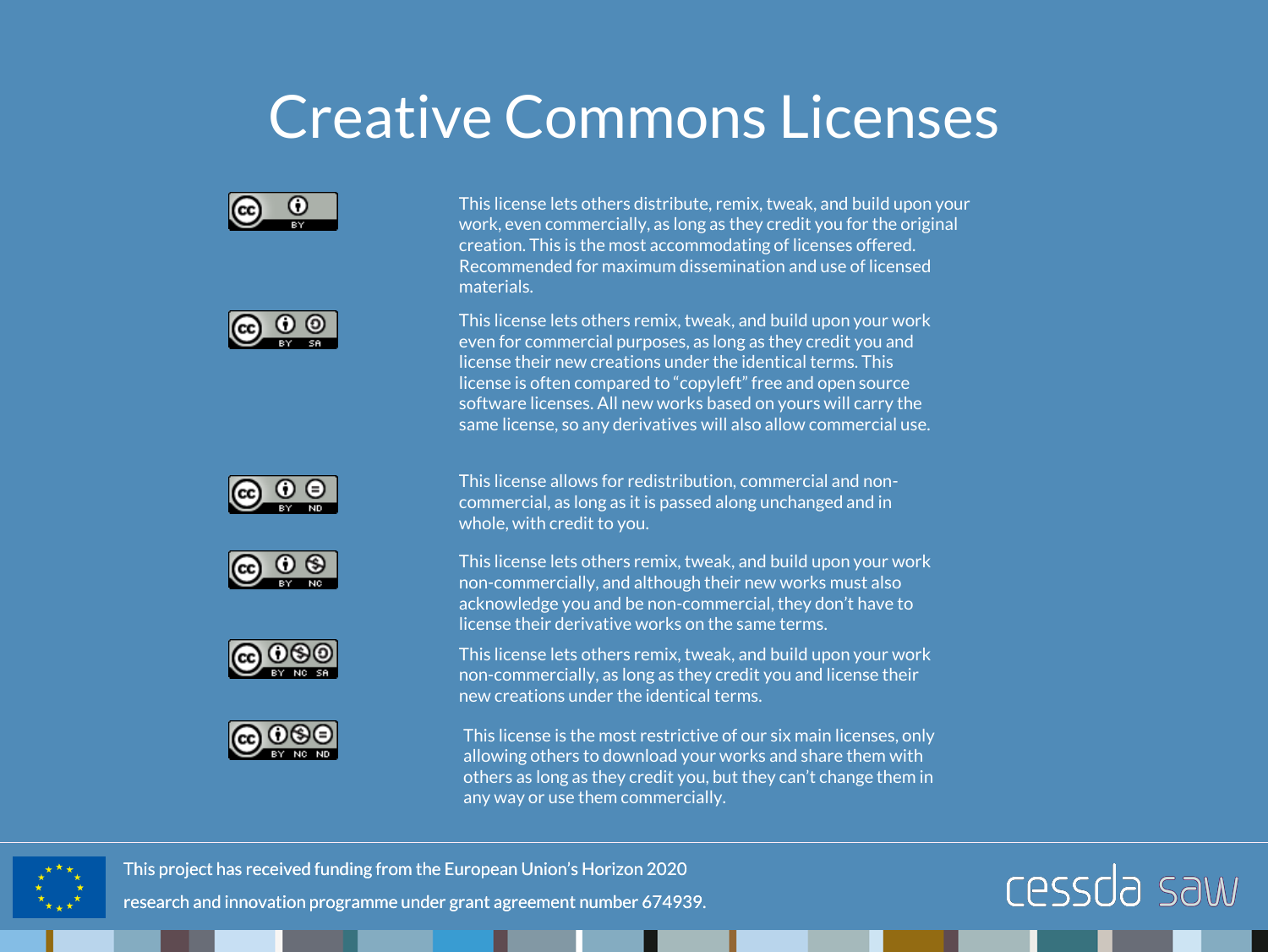#### Creative Commons Licenses



CC0 enables scientists, educators, artists and other creators and owners of copyright- or database-protected content to waive those interests in their works and thereby place them as completely as possible in the public domain, so that others may freely build upon, enhance and reuse the works for any purposes without restriction under copyright or database law.



Public Domain Mark enables works that are no longer restricted by copyright to be marked as such in a standard and simple way, making them easily discoverable and available to others. Many cultural heritage institutions including museums, libraries and other curators are knowledgeable about the copyright status of paintings, books and manuscripts, photographs and other works in their collections, many of which are old and no longer under copyright. The Public Domain Mark operates as a tag or a label, allowing institutions like those as well as others with such knowledge to communicate that a work is no longer restricted by copyright and can be freely used by others. The mark can also be an important source of information, allowing others to verify a work's copyright status and learn more about the work.



This project has received funding from the European Union's Horizon 2020

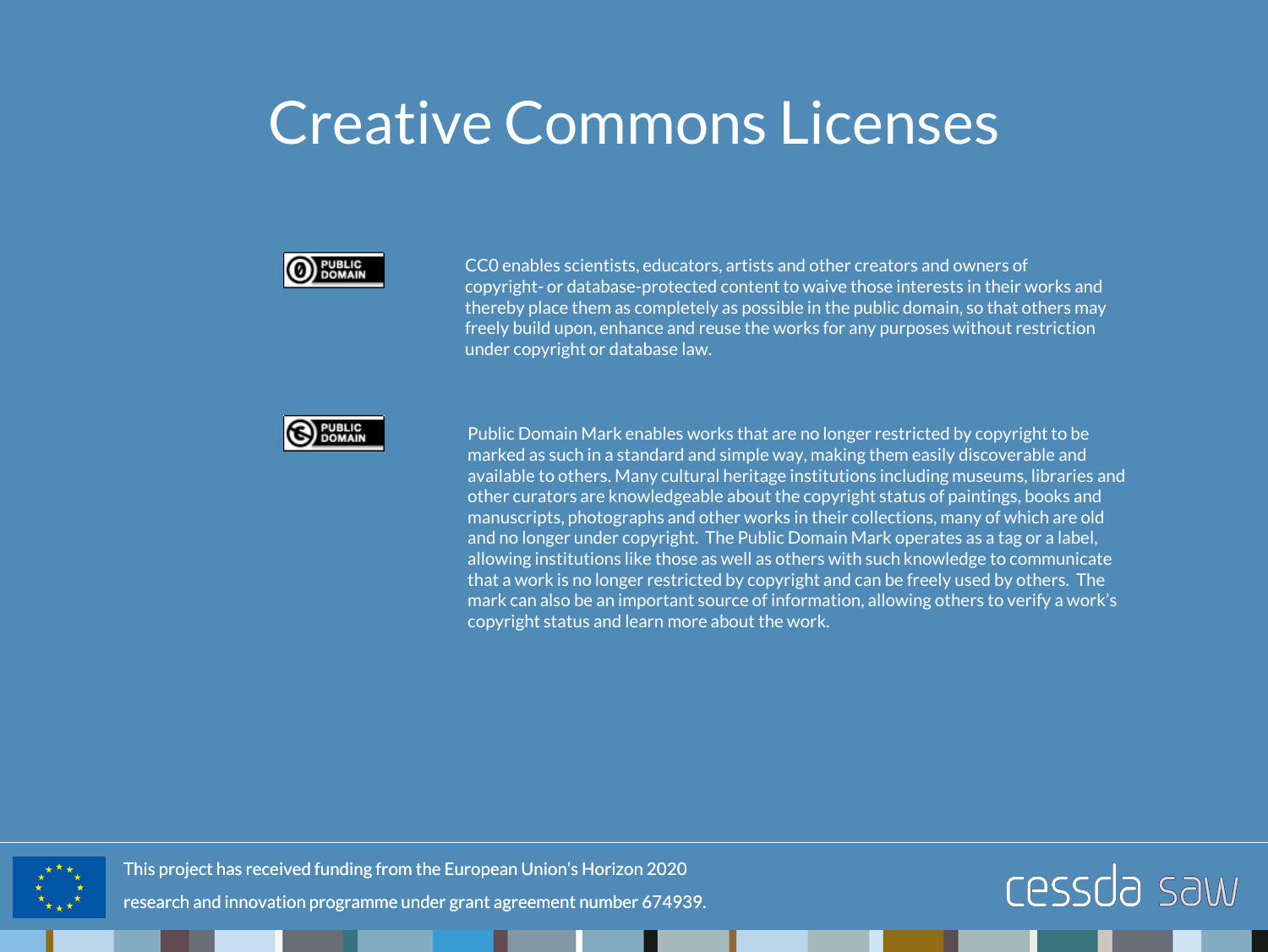#### Creative Commons License Generator

| License Features<br>Your choices on this panel will update the other<br>panels on this page.<br>Allow adaptations of your work to be<br>shared?<br>$\circ$ No<br><sup>O</sup> Yes | <b>Selected License</b><br><b>Attribution 4.0 International</b>                                                                                                                                                      |
|-----------------------------------------------------------------------------------------------------------------------------------------------------------------------------------|----------------------------------------------------------------------------------------------------------------------------------------------------------------------------------------------------------------------|
| 69<br>Yes, as long as others share<br>alike<br>Allow commercial uses of your work?<br>$\circ$ No<br><sup>O</sup> Yes                                                              | This is a Free Culture License!                                                                                                                                                                                      |
|                                                                                                                                                                                   |                                                                                                                                                                                                                      |
|                                                                                                                                                                                   |                                                                                                                                                                                                                      |
| Help others attribute<br>you!                                                                                                                                                     | Have a web page?                                                                                                                                                                                                     |
| This part is optional, but filling it out will add machine-                                                                                                                       |                                                                                                                                                                                                                      |
| readable metadata to the suggested HTML!<br><b>Title of work</b>                                                                                                                  | $\bf o$<br>This work is licensed under a Creative Commons<br>Attribution 4.0 International License.                                                                                                                  |
| <b>Attribute work to</b><br>name                                                                                                                                                  | Copy this code to let your visitors know!                                                                                                                                                                            |
| <b>Attribute work to</b><br><b>URL</b>                                                                                                                                            | <a href="http://creativecommons.org&lt;br&gt;/licenses/by/4.0/" rel="license"><img <br="" alt="Creative Commons&lt;br&gt;티&lt;br&gt;License" style="border-width:0"/>src="https://i.creativecommons.org/l/by/4.0</a> |
| <b>Source work URL</b><br><b>More permissions</b>                                                                                                                                 | /88x31.png" /><br>This work is licensed<br>under a <a <br="" rel="license">◎ Normal Icon ◎ Compact Icon</a>                                                                                                          |
| <b>URL</b><br><b>Format of work</b><br>Other / Multiple formats                                                                                                                   |                                                                                                                                                                                                                      |

This project has received funding from the European Union's Horizon 2020

research and innovation programme under grant agreement number 674939.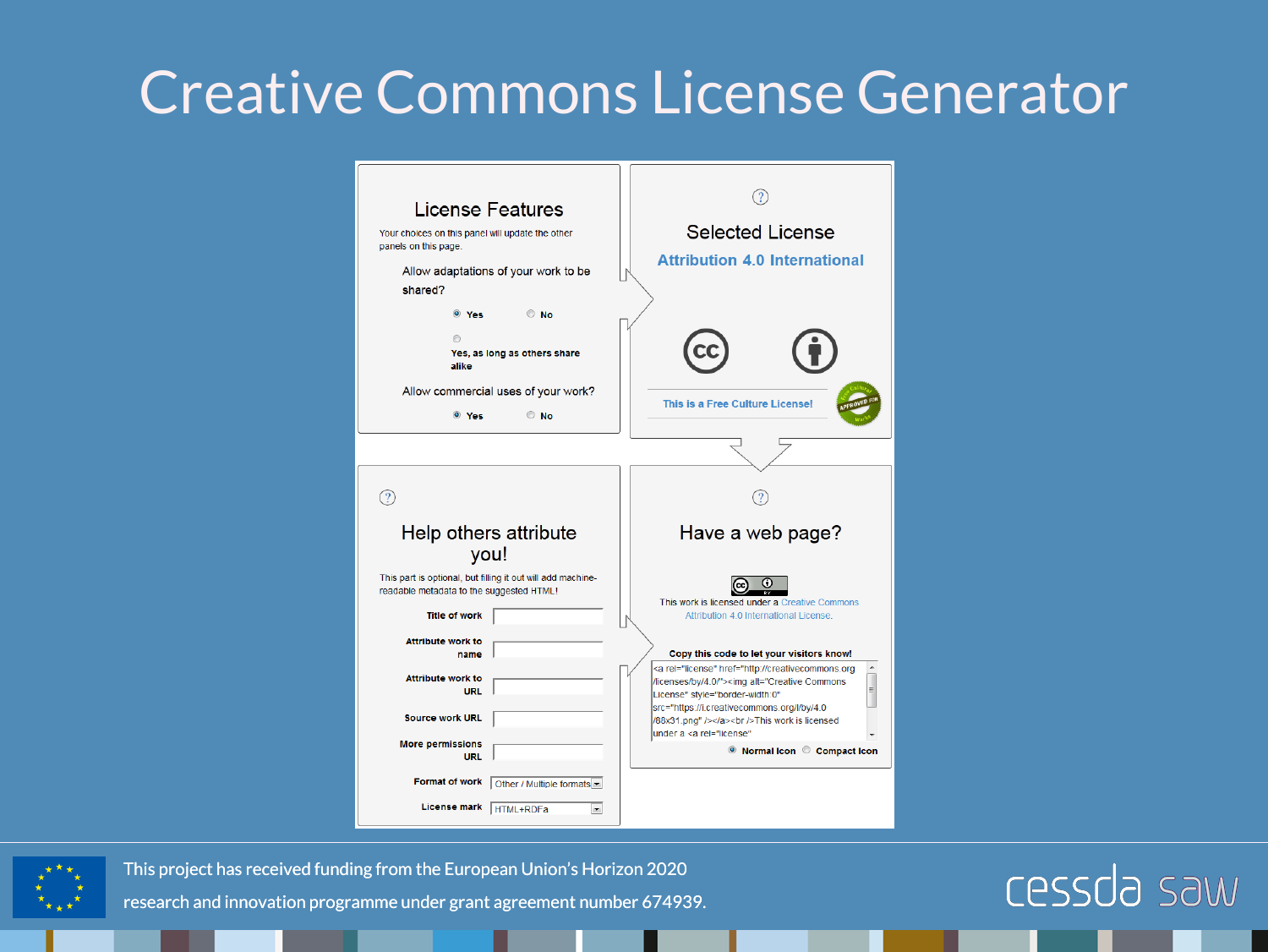



This project has received funding from the European Union's Horizon 2020